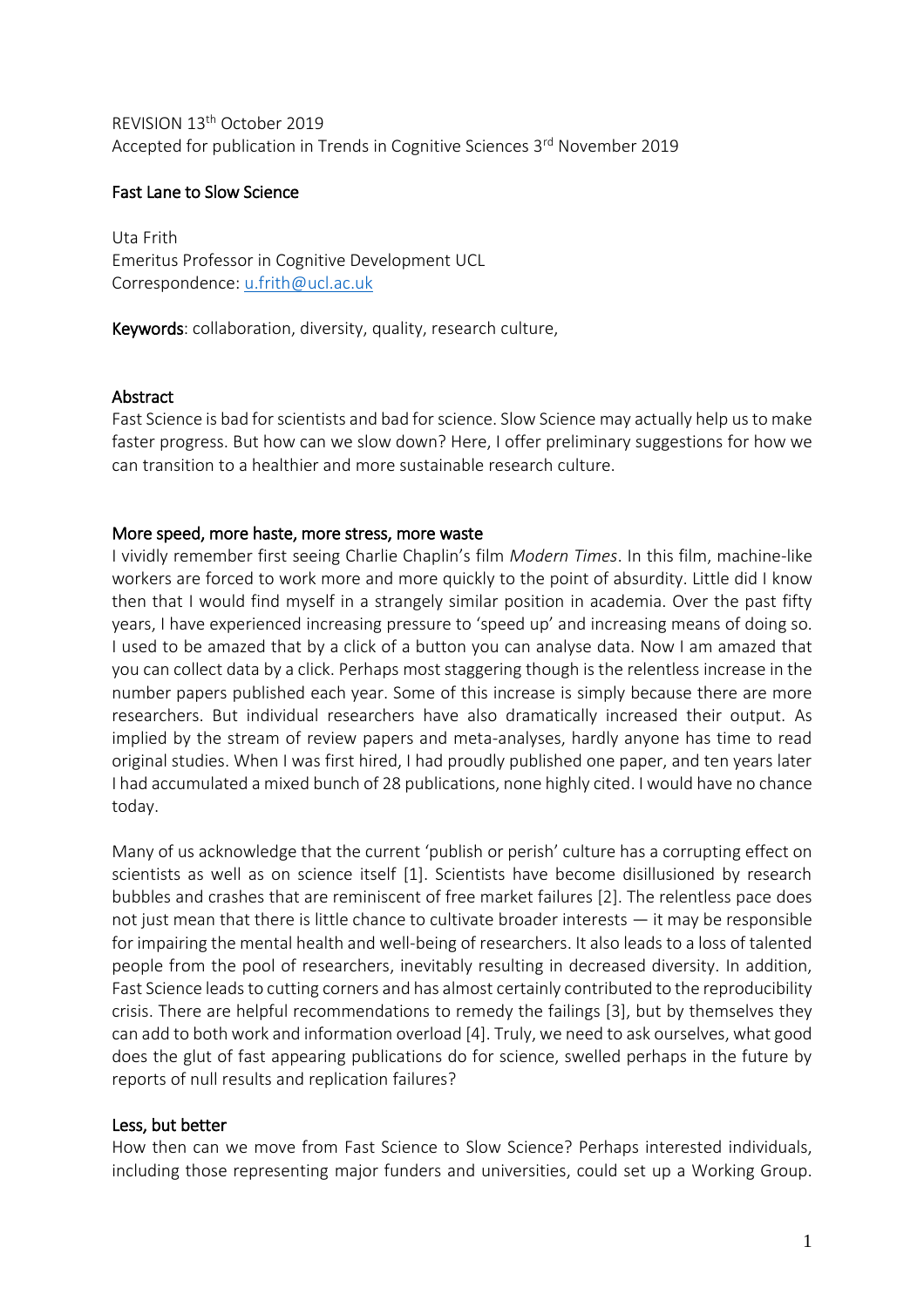The first step could be a small conference, where practical ideas could be discussed. Some of these might result in pilot trials. Here are some of my own preliminary suggestions.

# *Think in longer timescales and survey larger horizons*

A basic assumption in Slow Science is that we must look differently at time scales and consider the bigger aims of science. As researchers we sometimes need to be reminded that we are contributing to an astonishing human effort, which transcends an individual's lifetime. We ultimately work for the sake of truth and for the benefit of society because we have reason to believe that science continuously improves our models of the world. A far-sighted vision is necessary to create and test big theories, regardless of obstacles.

This perspective has consequences for how funders view the lengths of grant proposals and of intervals for evaluations. At present, early career researchers believe that they need to amass publications and citations to get grants. Established researchers need to continue to obtain grants to maintain their teams and facilities. Relentless expansion seems a rational strategy in these circumstances. With secure infrastructure including tenured key staff, there could be a flexible trade-off with size and duration of grants. We need to encourage and reward researchers who embark on long term projects, which depend on collaborations and may not have a short-term pay-off.

## *Provide models for the next generation of scientists*

With larger horizons integral to Slow Science, nurturing future generations of scientists must be given particular weight. This involves more than skill training and inspiration. We must teach students about the history of science: its noble goals, how it moves forward through failure as well as success, through collaboration as well as competition. In addition, researchers should not only take, but actively model, thinking pauses. I myself regret not having done this more often. When I look at my CV, I see papers that I wish I had not published, either because they are not sufficiently original or methodologically robust. I think it is important to tell younger researchers about this regret and make them aware that in time they might feel similarly. There are plenty of examples to show that a scientist's reputation in the long run will be built on their best publications, and lessened or even undermined by their weaker ones.

### *Assess quality rather than quantity*

It is easy to agree that quality rather than quantity should be the grounds for giving grants, for hiring people, for promoting them and giving awards. We should therefore be keen to do a better job of assessing quality. Strangely, we seem to shrink from this. Perhaps this is because it feels too subjective, and likely tainted by a bias that stems from being part, or wishing to be part, of high-status networks. How then, do we assess quality? Perhaps we can trust authors themselves to be reasonably good judges of their work. Deep down I know that some of my ideas and experiments are better than others. For me, the best papers will always have something new and fascinating to say within a well-argued theoretical framework. They also have to be concise and use simple language. For others, a different set of values might apply, perhaps their best paper challenges a widely accepted idea, and perhaps it must be long and technical.

Insights from psychology might also be levered to obtain valid evaluations that stand the test of time. For example, experimental studies of individuals making value-based decisions,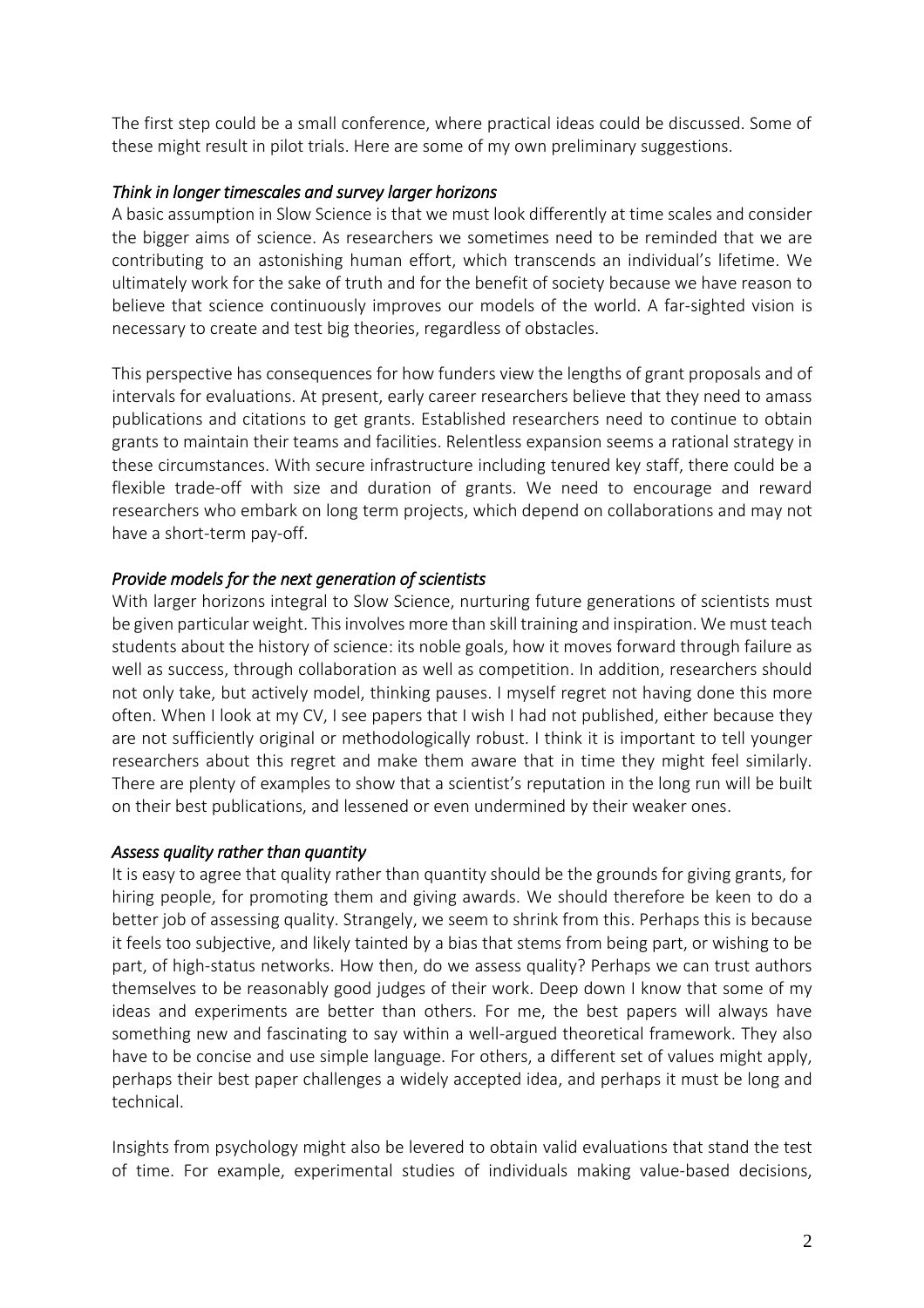suggest that they can increase their accuracy if they also attend to and rate their confidence [5], e.g. in judging how likely it is that the work is reproducible. This applies to judging their own work as well as that of others.

### *Acknowledge team work*

In the admirable drive to create a transparent research culture [6], collaborations are becoming more visible, and this has replaced the old idea of the lone genius. It has now been demonstrated empirically that new solutions to big problems can be found more readily when researchers of diverse skills and different, even adversarial viewpoints, interact with each other [7]. This process is not without difficulty. For instance, it is necessary to allow time to achieve common ground and a common language, again highlighting the need to think in longer timescales [8]. I also want to highlight the need for vigilance to assess reliability and to discriminate fact from fake. Engaging with those who bring different perspectives (aka 'reviewer 2'), will make us become aware of the flaws in our theories and experiments [9]. The inherently collaborative nature of science means it is critical to find appropriate ways of crediting teamwork. A suggested taxonomy is based on the idea that authors be replaced by contributors [10]. Why not develop a system that allows listing in the manner of film credits?

#### *Restrict output*

The most provocative of my suggestions is to drastically restrict the number of grants anyone can hold at any one time. Impossible? Not necessarily [11]. Funders and institutions as well as publishers would be vital to help regulate an initially voluntary triage to a pre-arranged number. There would need to be trial runs to identify unintended side effects. Perhaps such trials would eventually lead to new models of science communication which will overcome some of the problems of the traditional journal article as well as provide answers to the tricky problem of credits.

In case such restriction seems bizarre, I want to draw attention to a precedent in viticulture, where the output of Grands Crus vineyards is drastically limited [12]. Here too there is a tradeoff between quality and quantity, and detailed care of individual plants is not compatible with mass production. Because of their special status, Grands Crus are constantly scrutinised by critics and this has invigorated the pursuit of excellence. Obviously, restriction may not fit every type of wine producer - nor every researcher. Some may well deliberately opt for quantity.

#### Two lanes, two speeds

I am conscious of adding to the flood of opinion pieces that express concern with the state of current research culture. However, it occurred to me that sadly, many of the remedies proposed (e.g. publishing replications and negative findings) may well increase information overload and do not address the underlying causes. To me it seems key to reach a consensus about doing 'less but better'. For this it will be crucial to develop tools to assess quality. It would be exciting to set a goal and have a contest between those who continue in the fast lane*,* and those who decide to switch lanes. My bet is on those in the slow lane to reach the goal first.